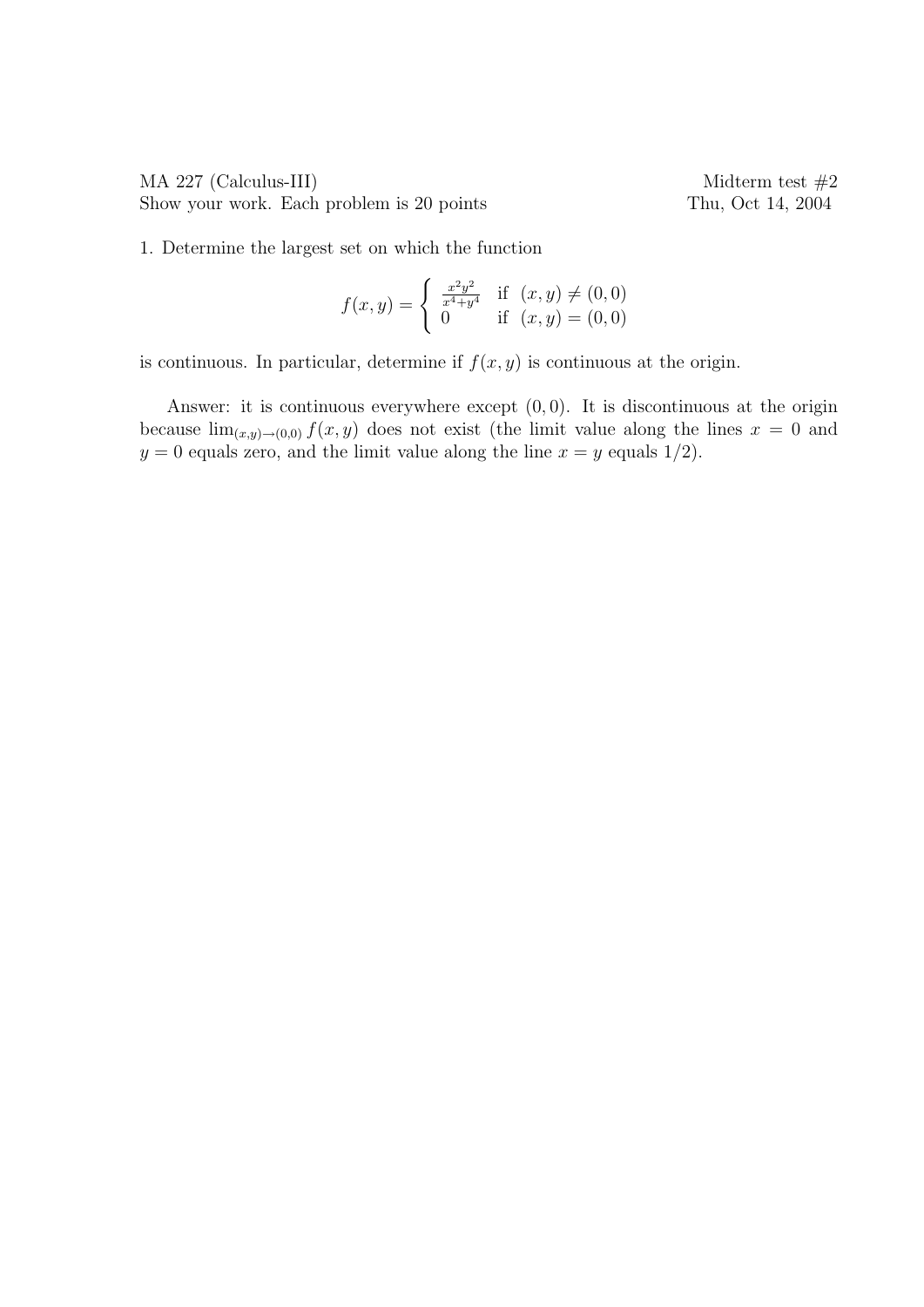2. Use Lagrange multipliers to find the maximum and the minimum value of the function  $w = x^2 + y^2$  subject to the constraint  $x^2 - 2x + y^2 - 4y = 0$ .

For an extra credit, draw the curve  $x^2 - 2x + y^2 - 4y = 0$  and indicate the points where the function  $w$  takes its minimum and maximum. Interpret the result in geometric terms.

Answer: minimum  $w = 0$  at  $(0, 0)$  and maximum  $w = 20$  at  $(2, 4)$ .

For extra credit: the constraint defines a circle  $(x - 1)^2 + (y - 2)^2 = 5$  centered at For extra credit: the constraint dennes a circle  $(x - 1)^2 + (y - 2)^2 = 3$  centered at  $(1, 2)$  and with radius  $\sqrt{5}$ . It passes through the origin, and the point  $(2, 4)$  on the circle is the farthest from the origin.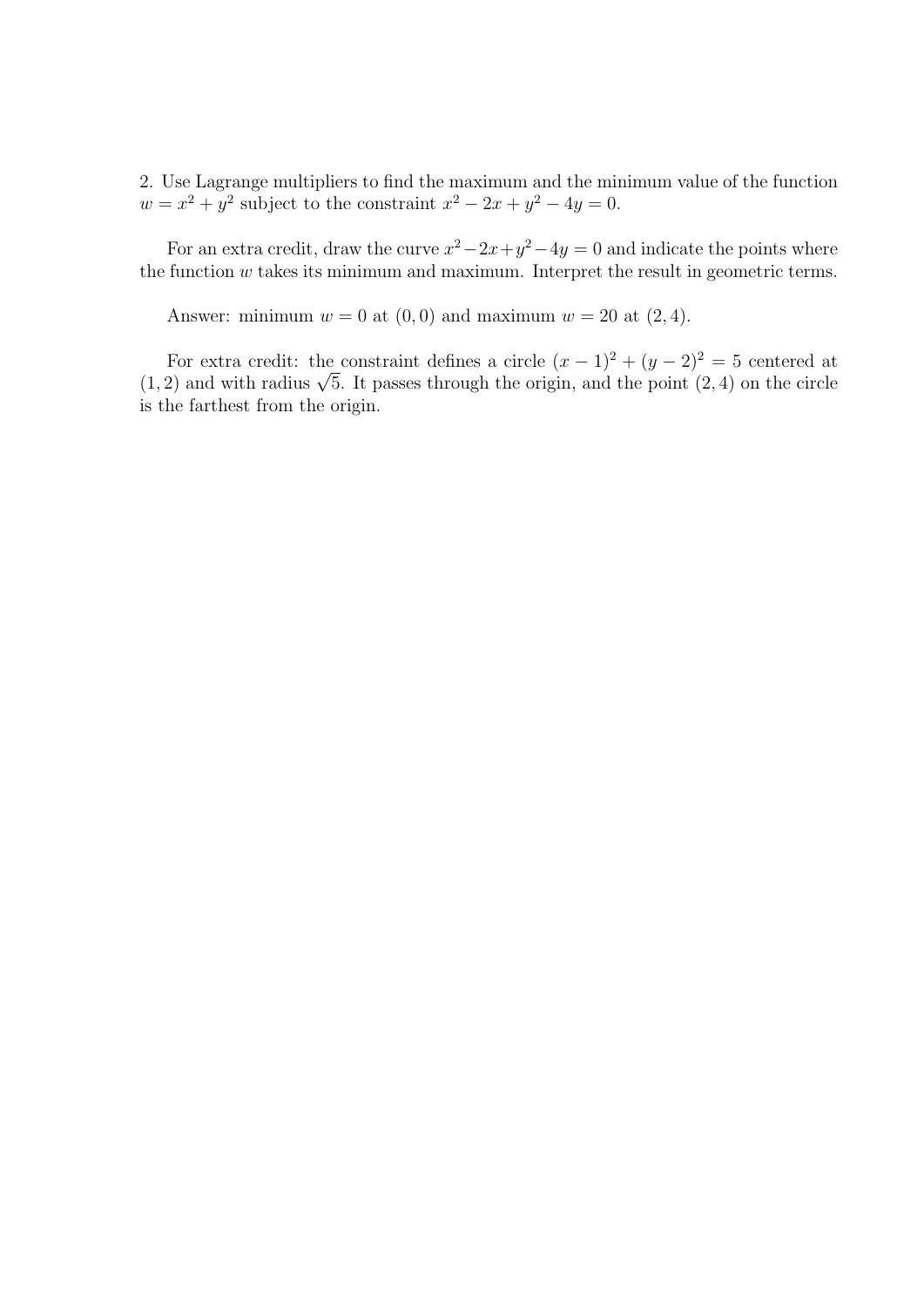3. Use the Chain Rule to find the partial derivatives  $\partial z/\partial s$  and  $\partial z/\partial t$ :

$$
z = y^3 \sin x
$$
,  $x = s^2 - st$ ,  $y = \ln(2s - t)$ 

Compute the values of these derivatives at the point  $s = 1, t = 1$ .

Answer:

$$
\frac{\partial z}{\partial s} = (2s - t) [\ln(2s - t)]^3 \cos(s^2 - st) + 3[\ln(2s - t)]^2 \sin(s^2 - st) \frac{2}{2s - t}
$$

and

$$
\frac{\partial z}{\partial t} = -s \left[ \ln(2s - t) \right]^3 \cos(s^2 - st) - 3[\ln(2s - t)]^2 \sin(s^2 - st) \frac{1}{2s - t}
$$

At the point  $s = t = 1$  both derivatives vanish (equal zero).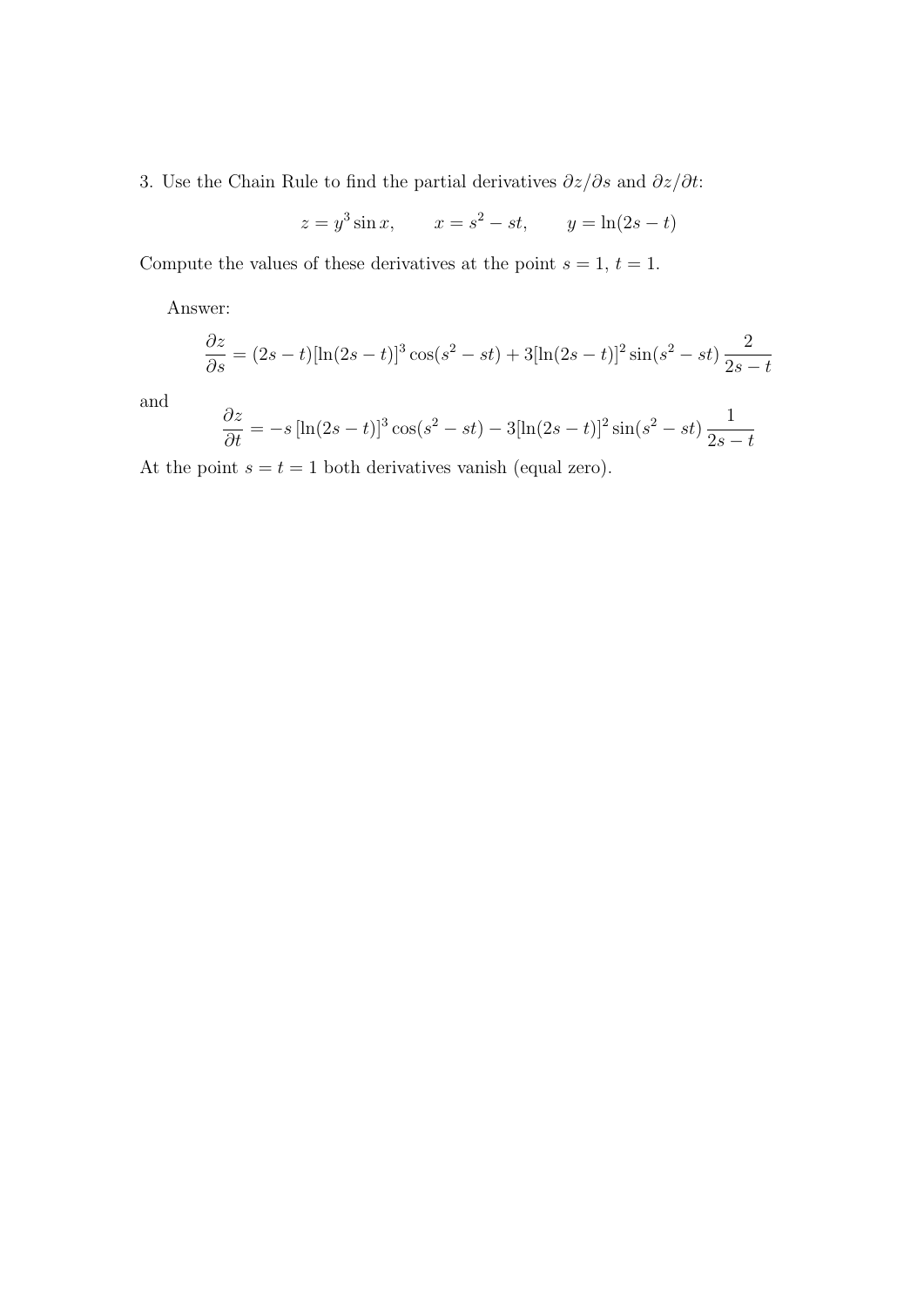4. Find all critical points and use the second derivative test to determine local minima, local maxima, and saddle points of the function

$$
f(x,y) = x^3 + y^3 + 3x^2 - 3y^2 - 8
$$

Answer: a local maximum at  $(-2, 0)$ , a local minimum at  $(0, 2)$ , and saddle points at  $(-2, 2)$  and  $(0, 0)$ .